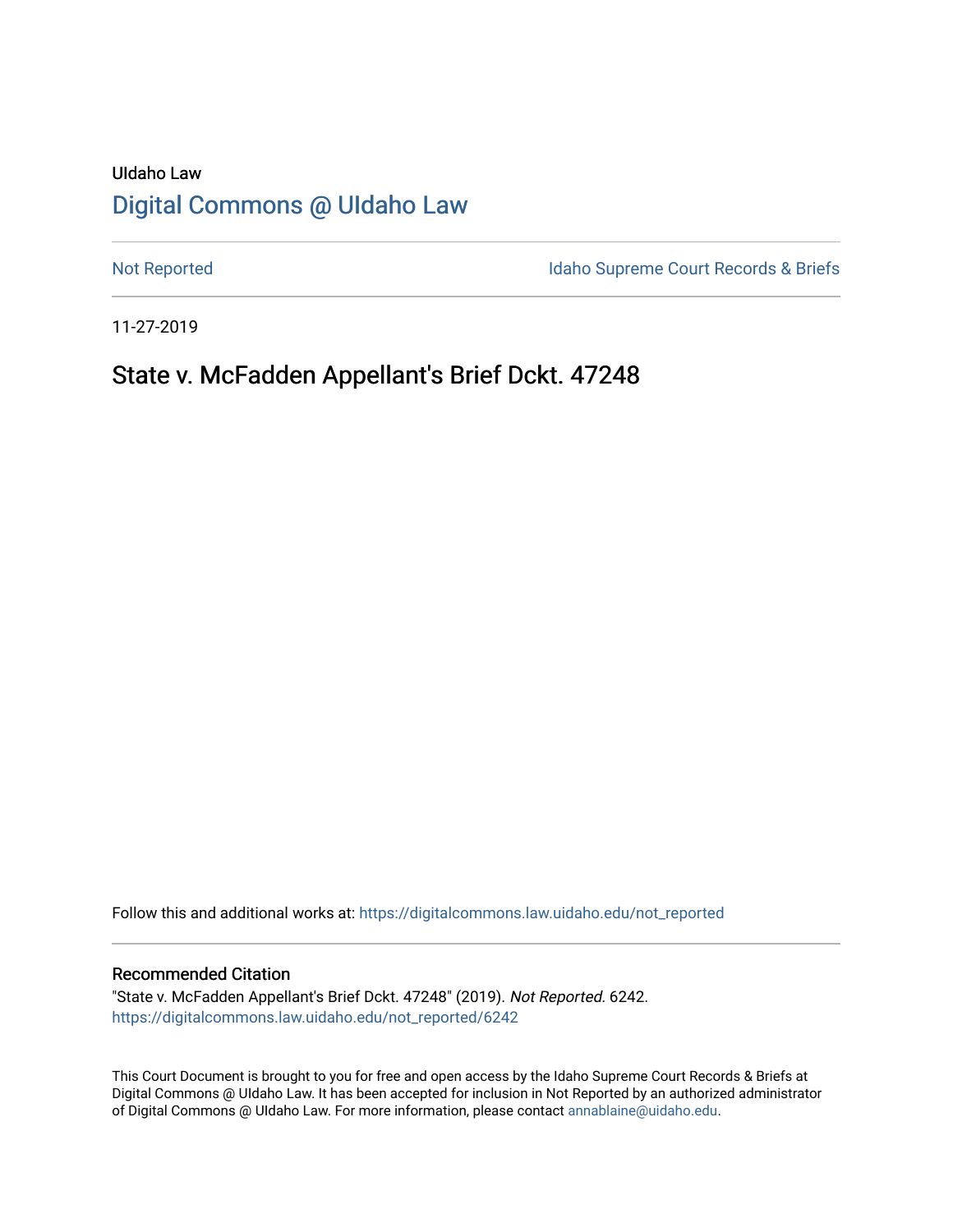Electronically Filed 11/27/2019 1 :59 PM Idaho Supreme Court Karel Lehrman, Clerk of the Court By: Brad Thies, Deputy Clerk

ERIC D. FREDERICKSEN State Appellate Public Defender I.S.B. #6555

ELIZABETH ANN ALLRED Deputy State Appellate Public Defender I.S.B. #7259 322 E. Front Street, Suite 570 Boise, Idaho 83702 Phone: (208) 334-2712 Fax: (208) 334-2985 E-mail: documents@sapd.state.id. us

## IN THE SUPREME COURT OF THE STATE OF IDAHO

| STATE OF IDAHO,       |                                  |
|-----------------------|----------------------------------|
| Plaintiff-Respondent, | NO. 47248-2019                   |
|                       | KOOTENAI COUNTY NO. CR28-19-3157 |
| V.                    |                                  |
| RONNIE RAY MCFADDEN,  | <b>APPELLANT'S BRIEF</b>         |
| Defendant-Appellant.  |                                  |
|                       |                                  |

#### STATEMENT OF THE CASE

### Nature of the Case

Ronnie Ray McFadden appeals from the district court's Order Denying Defendant's Rule 35 Motion. Mr. McFadden was sentenced to consecutive, unified sentences of seven years, with three years fixed, and five years, with three years fixed, for his burglary and unlawful possession of a firearm convictions. He asserts that the district court abused its discretion by denying his Rule 35 motion for a reduction of sentence.

### Statement of the Facts & Course of Proceedings

On March 21, 2019, an Information was filed charging Mr. McFadden with five counts of burglary, unlawful possession of a firearm, two counts of petit theft, and a persistent violator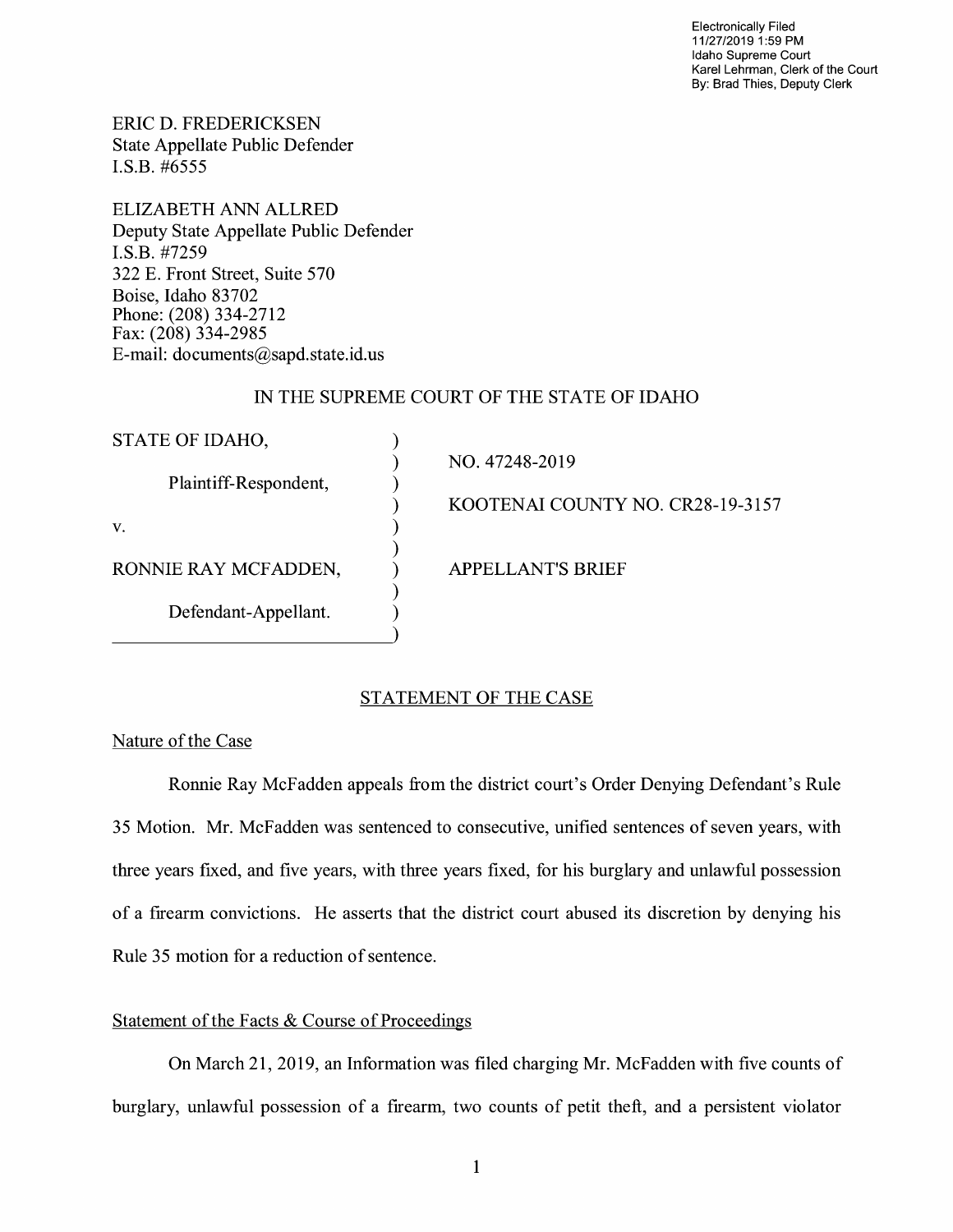enhancement. (R., pp.119-22.) He entered a guilty plea to one count of burglary and the unlawful possession of a firearm charge and was sentenced to consecutive, unified sentences of seven years, with three years fixed, and five years, with three years fixed. (R., pp.142-44.)

Mr. McFadden filed a Motion for Modification of Sentence Pursuant to I.C.R. 35(b) and Memorandum in Support timely from the Judgment. (R., pp.152-53.) Following a hearing, the district court denied the motion. (R., pp.171-72, 174.) Mr. McFadden filed a Notice of Appeal.<sup>1</sup> (R., pp.161-63.)

#### ISSUE

Did the district court abuse its discretion when it denied Mr. McFadden's Idaho Criminal Rule 35 Motion for a Reduction of Sentence?

#### ARGUMENT

## The District Court Abused Its Discretion When It Denied Mr. McFadden's Rule 35 Motion For A Reduction Of Sentence

A motion to alter an otherwise lawful sentence under Rule 35 is addressed to the sound discretion of the sentencing court, and essentially is a plea for leniency which may be granted if the sentence originally imposed was unduly severe. *State v. Trent,* 125 Idaho 251, 253 (Ct. App. 1994) (citing *State v. Forde,* 113 Idaho 21 (Ct. App.1987) and *State v. Lopez,* 106 Idaho 447 (Ct. App. 1984)). "The criteria for examining rulings denying the requested leniency are the same as those applied in determining whether the original sentence was reasonable." Id. (citing *Lopez,* 106 Idaho at 450).

The Idaho Supreme Court has held that, " $[w]$  here a sentence is within statutory limits, an appellant has the burden of showing a clear abuse of discretion on the part of the court imposing

<sup>&</sup>lt;sup>1</sup> The Notice of Appeal was timely filed from an earlier restitution order.  $(R, pp.152-53.)$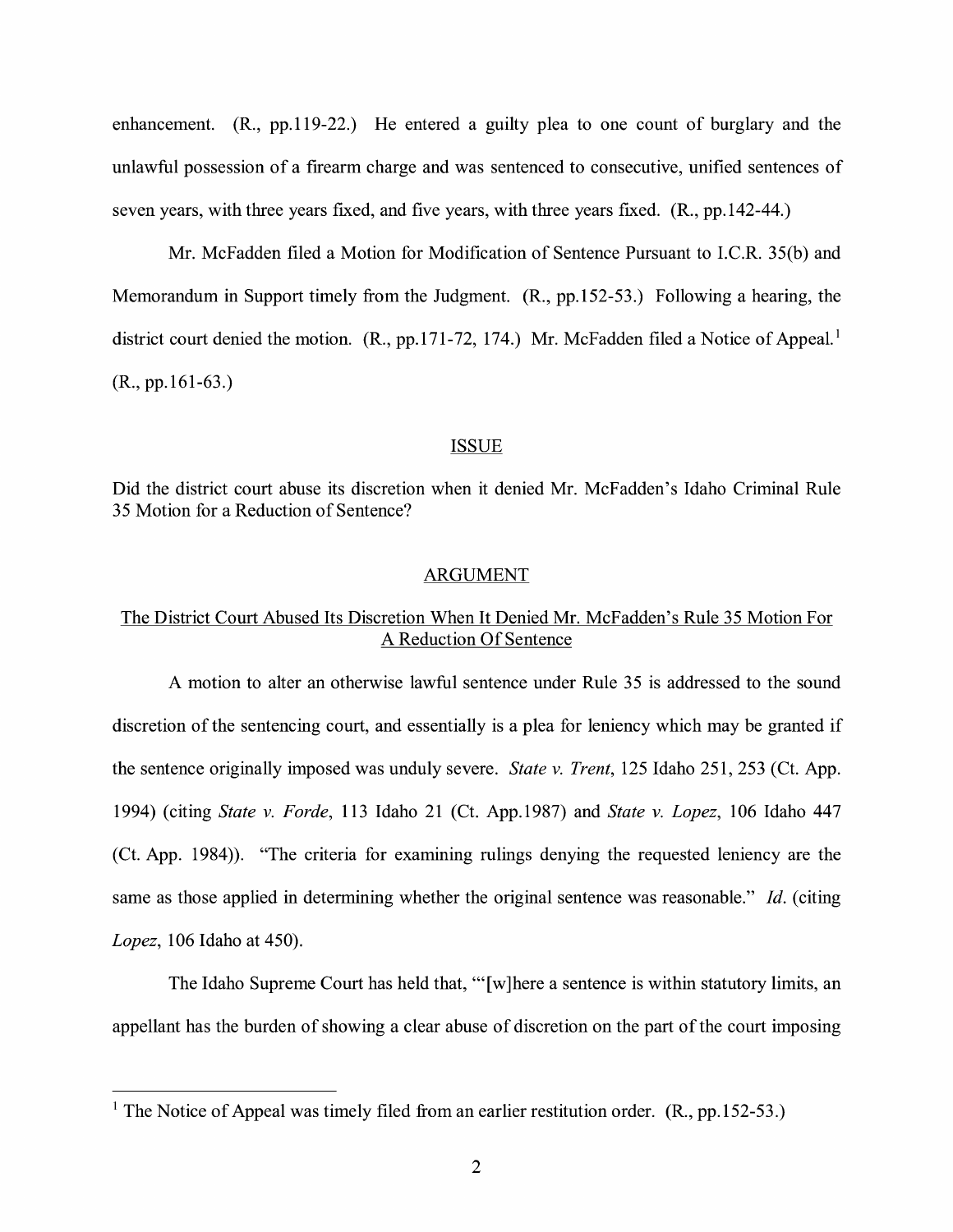the sentence."' *State v. Jackson,* 130 Idaho 293, 294 (1997) (quoting *State v. Cotton,* 100 Idaho 573, 577 (1979)). In order to show an abuse of discretion, Mr. McFadden must show that in light of the governing criteria, the sentence was excessive considering any view of the facts. *Id.*  (citing *State v. Broadhead,* 120 Idaho 141, 145 (1991), *overruled on other grounds by State v. Brown,* 121 Idaho 385 (1992)). "When presenting a Rule 35 motion, the defendant must show that the sentence is excessive in light of new or additional information subsequently provided to the district court in support of the Rule 35 motion." *State v. Huffman,* 144 Idaho 201, 203 (2007).

Appellate courts use a four-part test for determining whether a district court abused its discretion: Whether the trial court: (1) correctly perceived the issue as one of discretion; (2) acted within the outer boundaries of its discretion; (3) acted consistently with the legal standards applicable to the specific choices available to it; and  $(4)$  reached its decision by the exercise of reason. *Lunneborg v. My Fun Life,* 163 Idaho 856, 863 (2018). Mr. McFadden asserts that the district court failed to give proper weight and consideration to the new information provided in support of his Rule 35 motion and the mitigating factors that exist in his case and, as a result, did not reach its decision by an exercise of reason.

Mr. McFadden provided new and additional information in support of his Rule 35 motion. Specifically, he read a letter to the district court stating that:

I'm sorry for the crimes I've committed, and I want to pay back to the community for what I have done. I have tried to better myself since I got down here. I have two points, which makes me minimum security, but with the amount of time I have, I'm on a hold. I have Substance Abuse class and Thinking for a Change class to do, but I can't start them yet because of the amount of years I have. But I have a certificate for Computer Literacy already, and I'm going to go through advanced computer courses, also.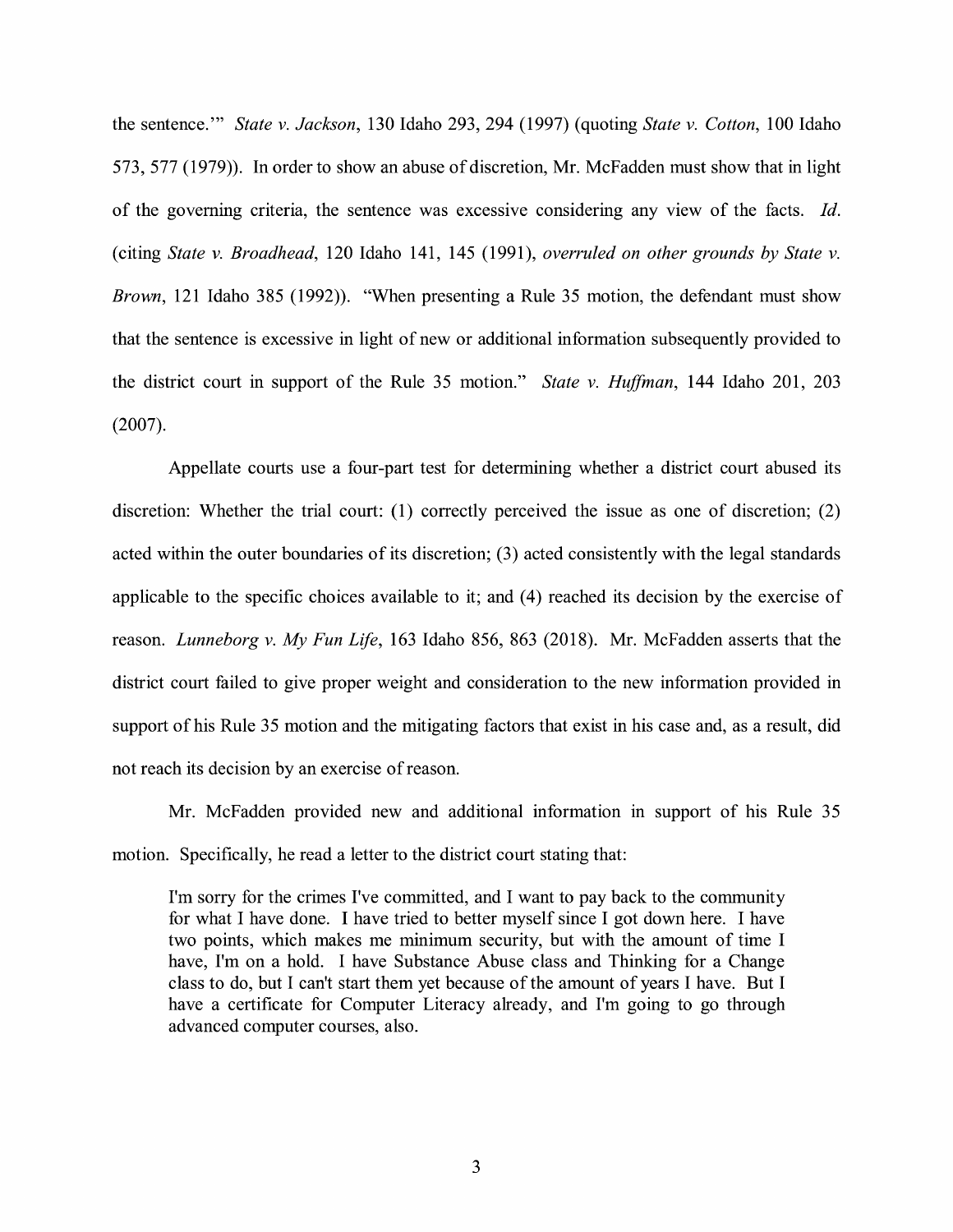I've also started to learn Spanish and taking courses through the chapel. And I have put ten applications in for jobs, I just can't get to go to a work camp yet because of the amount of years I have.

So, Your Honor, I pray and ask you to please grant me a rider, and if you won't do that, to run my two charges together. Then I can start my two classes and I can go to Givens Hall or another work camp, please.

Thank you, Your Honor. Please give me a chance to prove myself. God bless you.

 $(Tr., p.35, L.25 - p.26, L.21.)$ 

Additionally, he asserts that the district court failed to give proper consideration to the mitigating factors present in Mr. McFadden's case. Idaho courts have previously recognized that substance abuse and a desire for treatment should be considered as a mitigating factor by the district court when that court imposes sentence. *State v. Nice,* 103 Idaho 89 (1982). Mr. McFadden has a history of using the controlled substances including methamphetamine, marijuana, and ecstasy. (PSI,  $p.29.$ )<sup>2</sup> He recognizes that substance abuse has caused him problems and he wants to stop using. (PSI, pp.29-30.) It was recommended that he participate in Level 2.1 Intensive Outpatient Services. (PSI, p.31.) He has also expressed a strong desire to return to N.A. meetings.  $(PSI, p.31.)$ 

Furthermore, in *State v. Shideler,* 103 Idaho 593, 594 (1982), the Idaho Supreme Court noted that family and friend support were factors that should be considered in the Court's decision as to what is an appropriate sentence. Mr. McFadden has the support of his finance and his friends. He supplied the district court with letters of support from his finance, Ronie Sennett, and friends, Rebecca Lynn St. Andre and Brian Fener. (R., pp.131-34.)

 $2$  For ease of reference, the electronic file containing the Presentence Investigation Report and attachments will be cited as "PSI" and referenced pages will correspond with the electronic page numbers contained in this file.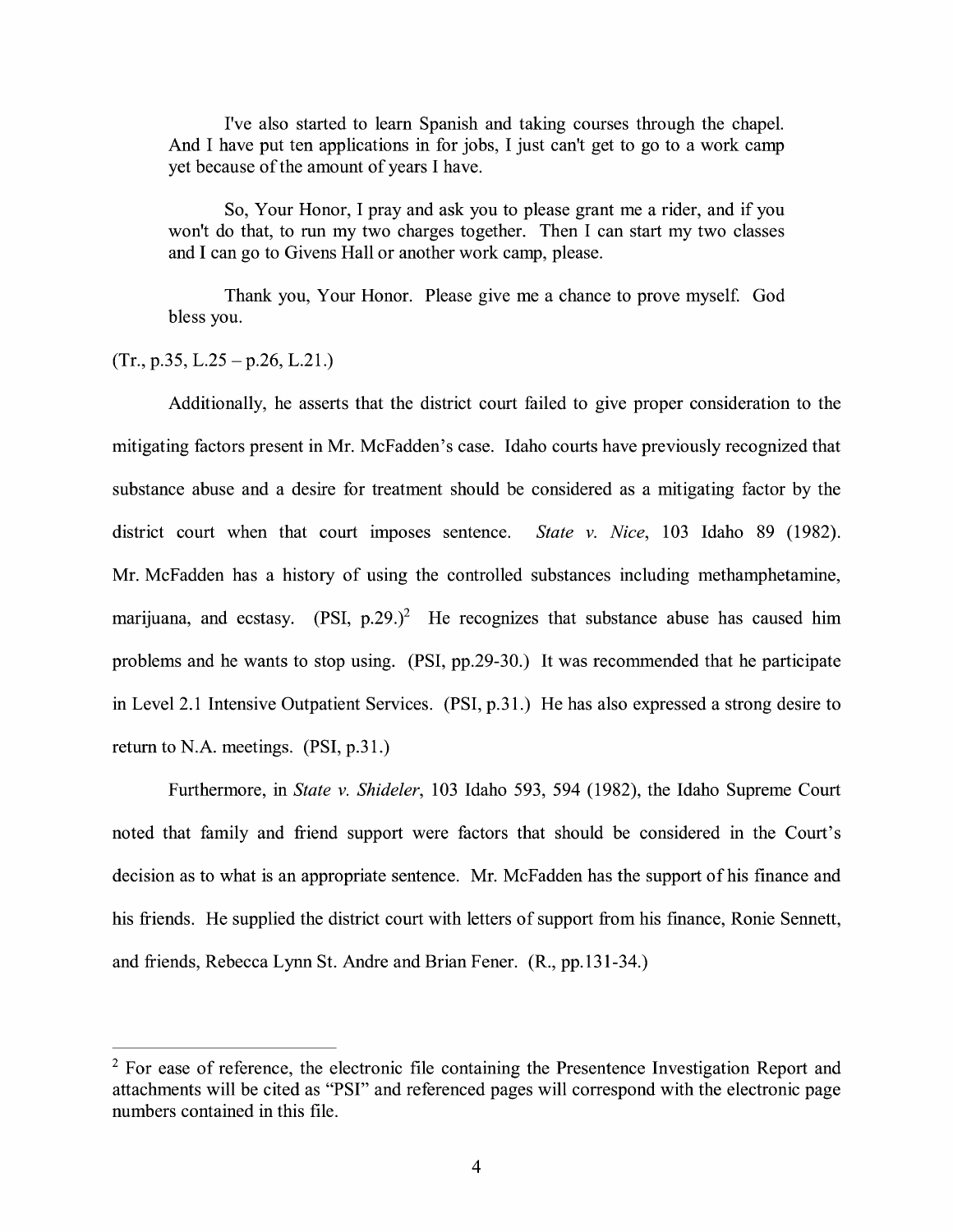Moreover, Mr. McFadden has expressed his remorse for committing the instant offense. In *State v. Alberts,* 121 Idaho 204 (Ct. App. 1991), the Idaho Court of Appeals reduced the sentence imposed, "In light of Alberts' expression of remorse for his conduct, his recognition of his problem, his willingness to accept treatment and other positive attributes of his character." *Id.* 121 Idaho at 209. Mr. McFadden has expressed his remorse for committing the instant offense both in his presentence investigation and at the sentencing hearing. (PSI, p.19; Tr., p.22,  $L.2 - p.23$ ,  $L.5$ .)

Based upon the new and additional information presented with his Rule 35 motion and the mitigating factors present in his case, Mr. McFadden asserts that the district court abused its discretion in denying his Rule 35 motion. He asserts that had the district court given proper weight and consideration to his progress while incarcerated, history of substance abuse, willingness to complete treatment, friend and family support, and remorse, it would have granted the Rule 35 motion and reduced his sentence.

#### **CONCLUSION**

Mr. McFadden respectfully requests that the order denying his Rule 35 motion be vacated and the case remanded to the district court for further proceedings.

DATED this 27<sup>th</sup> day of November, 2019.

*Isl* Elizabeth Ann Allred ELIZABETH ANN ALLRED Deputy State Appellate Public Defender